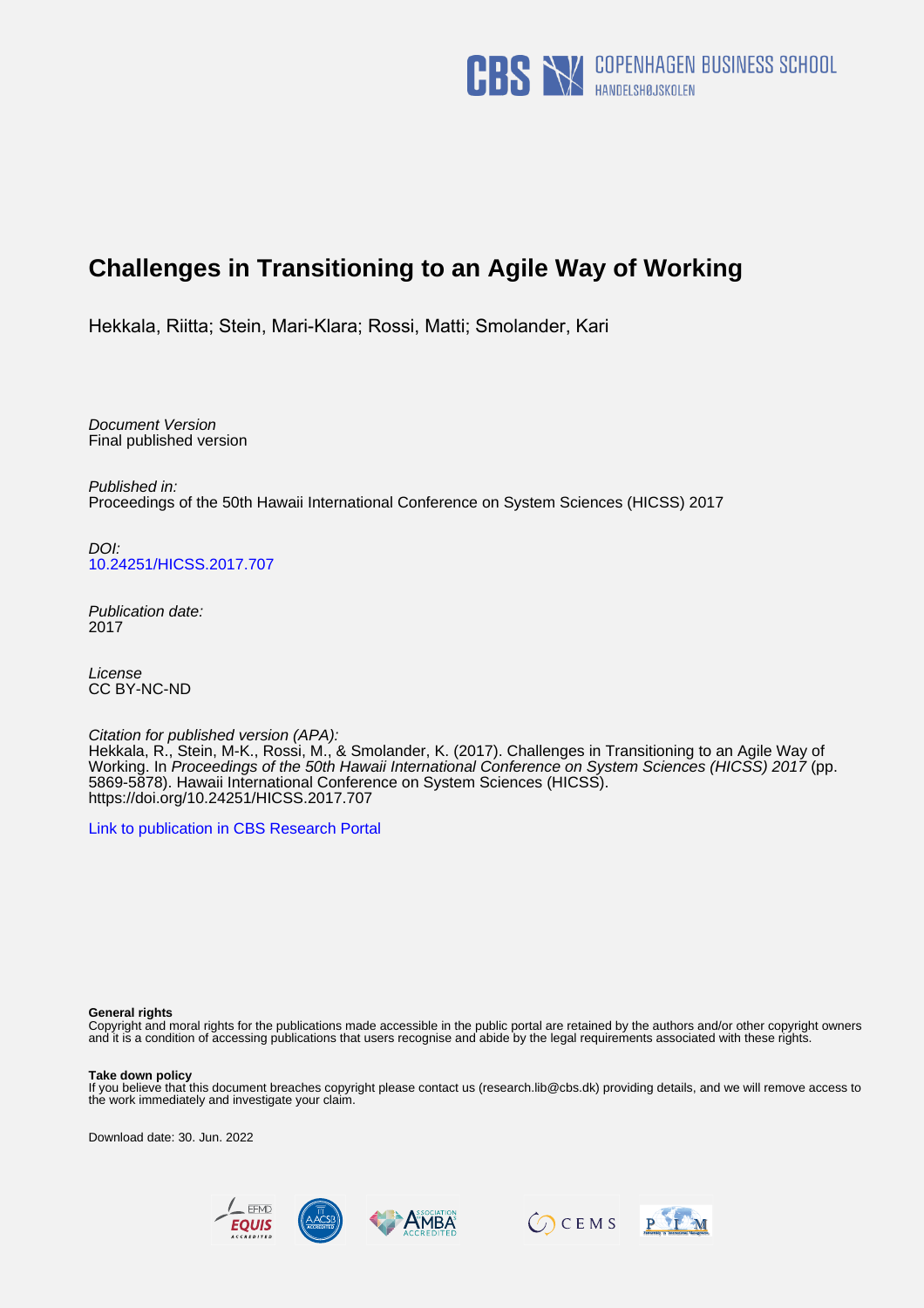## **Challenges in Transitioning to an Agile Way of Working**

Riitta Hekkala Mari-Klara Stein Matti Rossi Kari Smolander Aalto University, Department of IT management, Aalto University, Aalto University, Helsinki, Finland Frederiksberg, Denmark Helsinki, Finland Helsinki, Finland riitta.hekkala@aalto.fi mst.itm@cbs.dk matti.rossi@aalto.fi kari.smolander@aalto.fi

School of Business Copenhagen Business School School of Business Department of Computer Science

#### **Abstract**

*This longitudinal study examined how an information systems development team transitioned to an agile way of working. We describe the main events of a large, inter-organizational project, where agile methods and practices were applied for the first time. The organizations involved had a long tradition in heavy, waterfall style projects, and many of those past projects had severe challenges. We examine how the agile way of working was understood by particular groups (project team, management and suppliers), as well as how these understandings changed over time. The lack of experience with agile development, no common view on 'agility' and its key principles and practices were obvious challenges for the transition. Our study suggests that complex agile projects need to have very clear goals and management has to be able to communicate these, while preserving the autonomy of teams and individual team members.*

## **1. Introduction**

During the past decade a number of studies have been conducted on agile software development [e.g. 1, 2, 3]. Extant literature in the information systems (IS) field focuses particularly on three different perspectives on agility: 1) as empirically validated software development methods and practices; 2) as an organizational capability to learn, to explore and exploit knowledge; and 3) as 'collective agility' which is seen as a performance of daily practices by social actors (cf. [4]). This paper is positioned within the first perspective, focusing on the "specific needs of organizations and human nature [that] inevitably lead to diverse interpretations and implementations of a method, which in turn lead to different, sometimes surprising, effects and consequences of use of agile methods and associated practices" [5].

There have been calls for studies that investigate the influence of organizational culture and environmental constraints on agile development [e.g. 5], as well as how and why organizations select agile approaches for managing and delivering IS projects [6]. In this paper we describe events in a large, interorganizational project, where agile methods and practices are being applied for the first time. Our goal is to identify the challenges of transitioning to an agile way of working through a longitudinal study of a case project. We identify management challenges that inevitably arise, when an organization with a long tradition in waterfall-style development wants to develop new systems in a more dynamic way. We look especially at choices made by the management to introduce the new approach and how these resonate with the people working in the project and their different backgrounds. As the project has had challenges in the transition, we identify issues and conflicts that appear during the transition.

In sum, this qualitative case study research is guided by the following questions: *How do information systems development (ISD) teams transition to an agile way of working? What are the organizational and managerial challenges of this transition?*

This study contributes to calls for better understanding of the influence of organizational culture and environmental constraints on changing development methods, and the role of organizationallevel implementation of 'agility' in ISD environment. Our longitudinal study is particularly suitable for this as it enables us to investigate the trajectory of a project and the groups (project team, management and suppliers) within it, and shows how a project organization learns to work in an agile way.

The rest of this paper is organized as follows. In the next section, we present the definition of agility and the basic principles, processes and challenges of agile software development. The following three sections present the research case, the research method and our

URI: http://hdl.handle.net/10125/41871 ISBN: 978-0-9981331-0-2 CC-BY-NC-ND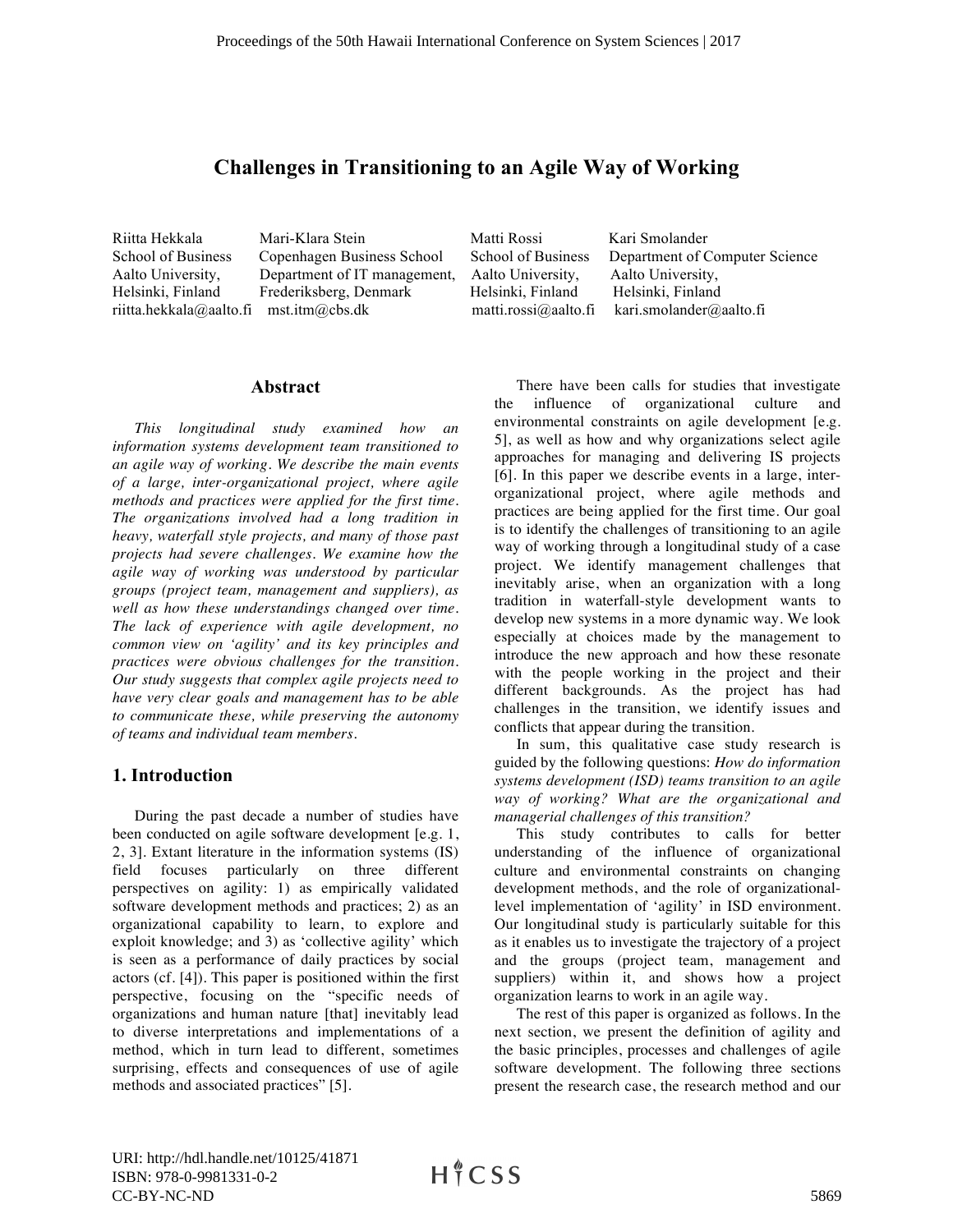findings. In the final sections, we discuss our findings, and conclude the paper.

#### **2. Theoretical Background**

In the following we consider how agility is defined and describe the key aspects of agile development methods.

#### **2.1. Definition of Agility**

Seventeen software developers [7] published the Agile Manifesto in 2001 – in a nutshell the idea was to present "better ways of developing software by doing it and helping others do it". The Agile Manifesto includes four values: individuals and interactions over processes and tools, working software over comprehensive documentation, customer collaboration over contract negotiation, and responding to change over following a plan. These values are manifested in twelve principles: 1) Highest priority is customer satisfaction; 2) Welcome changing requirements; 3) Frequent delivery of software; 4) Business people and developers cooperate daily; 5) Build projects around motivated people; 6) Face-to-face conversation is best; 7) Progress is measured by working software; 8) Sustainable development pace; 9) Continuous attention to technical excellence; 10) Simplicity; 11) Selforganizing team, and 12) Regular reflection and adaptation.

Since 2001, agility has been a multidimensional concept, and interpretations of it abound (e.g. [5, 8, 9]). Often highlighted key aspects of agility include quickness, nimbleness (e.g. [10]), lightness, responsiveness to changes [11], and keeping the code short [12]. However, while agility implies speed – being fast does not imply being agile (e.g. [13]). In the context of ISD, agility can be defined as organization's ability not only to sense, but to respond swiftly [10] and flexibly [12, 14] to technical changes, new business opportunities and unexpected environmental changes. While there is some agreement with regard to the conceptual principles of agile development, there is much room for interpretation when applying these principles in practice [5], as considered next.

#### **2.2. Agile Software Development: Principles, Processes and Challenges**

In order to respond swiftly to turbulent business environments and technical changes (e.g. [10, 15-17]), an agile ISD project typically requires the following three principles and processes to function properly: (1) self-organizing teams, distributed leadership and

decision-making, (2) incremental and iterative development, and  $(3)$  a supporting organizational culture. Table 1 summarizes each of these.

While these principles are useful and widely followed in practice, they come with many challenges. For example, 'just enough planning', lack of upfront commitment to scope, cost and schedule (key aspects of iterative and incremental development) may pose very challenging demands on managers who are responsible for making funding decisions [15].

**Table 1. Key Principles and Processes of Agile**

| <b>Key Principles</b>                                                           | <b>Description</b>                                                                                                                                                                                                                                                                                                                                                                                                                                                                                                            |
|---------------------------------------------------------------------------------|-------------------------------------------------------------------------------------------------------------------------------------------------------------------------------------------------------------------------------------------------------------------------------------------------------------------------------------------------------------------------------------------------------------------------------------------------------------------------------------------------------------------------------|
| & Processes of                                                                  |                                                                                                                                                                                                                                                                                                                                                                                                                                                                                                                               |
| <b>Agile</b>                                                                    |                                                                                                                                                                                                                                                                                                                                                                                                                                                                                                                               |
| Self-organizing<br>teams;<br>distributed<br>leadership &<br>decision-<br>making | 1) Rather than being guided by<br>others outside the team, a self-<br>organizing team aims to choose the<br>best way to accomplish their duties<br>and work; 2) Leadership is divided<br>between team-members, who<br>should be able to make decisions<br>collectively. Leadership is usually<br>given to the person who has the<br>key knowledge and skills for<br>specific issue $(s)$ ; 3) The role of<br>project manager is to ensure that<br>people with key knowledge are<br>able to affect decisions (cf. [18,<br>19]) |
| Incremental<br>and iterative<br>development<br>(planning as<br>you go along)    | Self-organizing, agile teams (in<br>this case, Scrum <sup>1</sup> teams) develop<br>software in increments done in<br>iterations, called "sprints", to<br>optimize predictability. In addition<br>to the Scrum team(s) and their<br>associated roles (Scrum master,<br>product owner, development team),<br>the Scrum framework consists of<br>specific events (e.g. planning,<br>review, and backlog). The product<br>owners have the power to decide<br>which backlog items should be<br>developed in the following sprint  |
| Supporting                                                                      | $(e.g. [14])$ .<br>Organizational culture should                                                                                                                                                                                                                                                                                                                                                                                                                                                                              |
| organizational                                                                  | support the key principles and                                                                                                                                                                                                                                                                                                                                                                                                                                                                                                |

We describe the incremental and iterative development principles of Scrum, which is one of the many agile development frameworks (and the one adopted in the project we studied).

 $\overline{a}$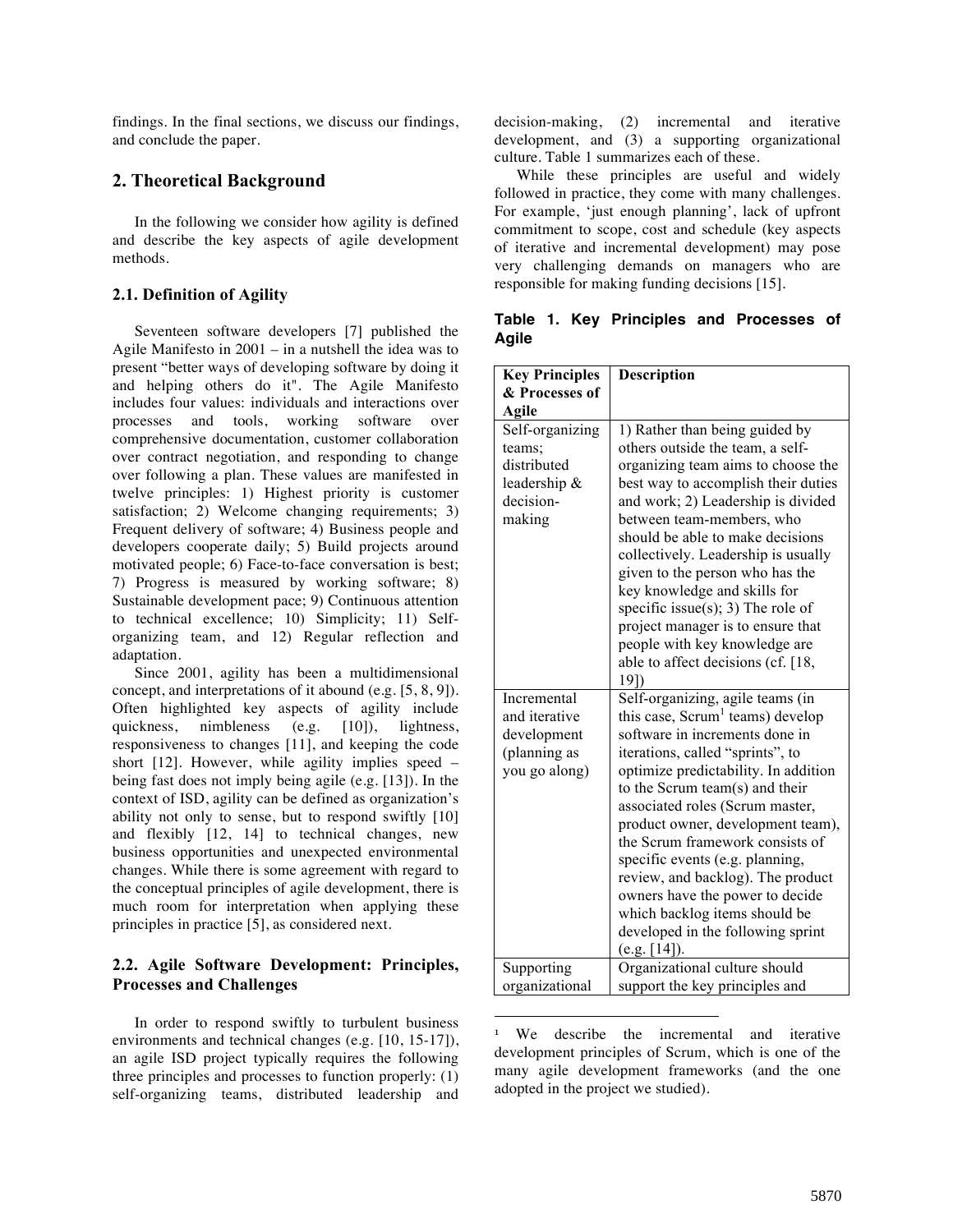| culture        | values of agile ISD (especially the |
|----------------|-------------------------------------|
| (responding to | shift of power from management      |
| change over    | towards the team), because agile    |
| following a    | ISD requires a very different       |
| plan)          | organizational culture than         |
|                | traditional, so-called plan-driven  |
|                | methods (e.g. $[5, 20]$ ).          |

Self-organizing teams and iterative development often work well within small teams and when "championed by a small number of highly effective people". However, many teams find it difficult to "implement agile beyond their own boundaries. As a result, they are constrained by many of the functions they are dependent on to get work done" [5]. In sum, while the agile way of working has the potential to improve software development outcomes [21], there is a lack of in-depth empirical studies of ISD projects transitioning to an agile way of working that are able to shed light on how the theory of agile works in practice (cf. [2, 5]). In addition, there is a lack of studies that give evidence-based guidelines to project managers on, for example, how to maximize the benefits from an agile way of working during an IS project [2].

## **3. Methodology**

We studied the development of a planned records management system (RMS) in four public sector organizations (Alpha, Beta, Gamma and Delta) in Northern Europe. The goal of the new RMS was to provide a centralized means of collecting customer information. In addition, the system should also facilitate the dissemination of certain information back to the customers, as well as offer web-based selfservice capabilities. All four organizations were from the same sector, so their requirements for the system were fundamentally the same. Alpha, Beta and Gamma decided to develop the new system together because of budgetary constraints.

Because of the different financial situations of the organizations, the project expenses were not divided equally: Alpha was expected to cover 30%, Beta 50%, and Gamma 20% of the costs. The current project organization was established in early 2013. Delta joined the project in 2015. The project organization consisted of the project group, steering group and management group, each including representatives of the four organizations. Later on, several external software houses also joined the project. The transition to an agile way of working in the project was largely triggered by cost considerations – the management group believed that agile was a natural fit with timeand-material-basis contracts, allowing consultants

hired by the project to be paid based on the hours they spent on the project, rather than a fixed amount. However, the IT managers also highlighted that "extremely agile is difficult (e.g., it is difficult to manage work when programmers have the freedom in choosing their tools)", especially in a situation where the project members are not familiar or experienced with an agile way of working.

#### **3.1. Data Collection and Analysis**

Our data consists of 42 qualitative interviews, collected in three phases: (1) March 2013 - April 2013, (2) May 2014 - June 2014, and (3) May 2015 - August 2015. The project is forecasted to end in 2017/2018.. All interviews were recorded and fully transcribed. For the purposes of this paper, we have only included interviews with the management and project groups as well as various suppliers, as these were the key actors involved in the transition to agile. Overview of the interviews conducted is given in Table 2.

We began our data analysis by identifying all descriptions related to an agile way of working in the interviews. After we had coded the data for 'agility', we then focused on the key principles and processes of agile (Table 1) and followed the transition to agility along the trajectory of the IS project.

In order to do so, we considered how the agile way of working was understood by particular groups (project team, management and suppliers), and how these understandings changed over time (from 2013 to 2015 or covering the requirements specification, design and implementation phases identified by the project manager Alex). The labels of the project phases (as described by Alex) reflect the significant influence of the waterfall method (familiar to the team from previous projects), particularly in the beginning of the project. In addition, we identified the key events that influenced the transition. As a final step, we coded for the different challenges encountered during the transition.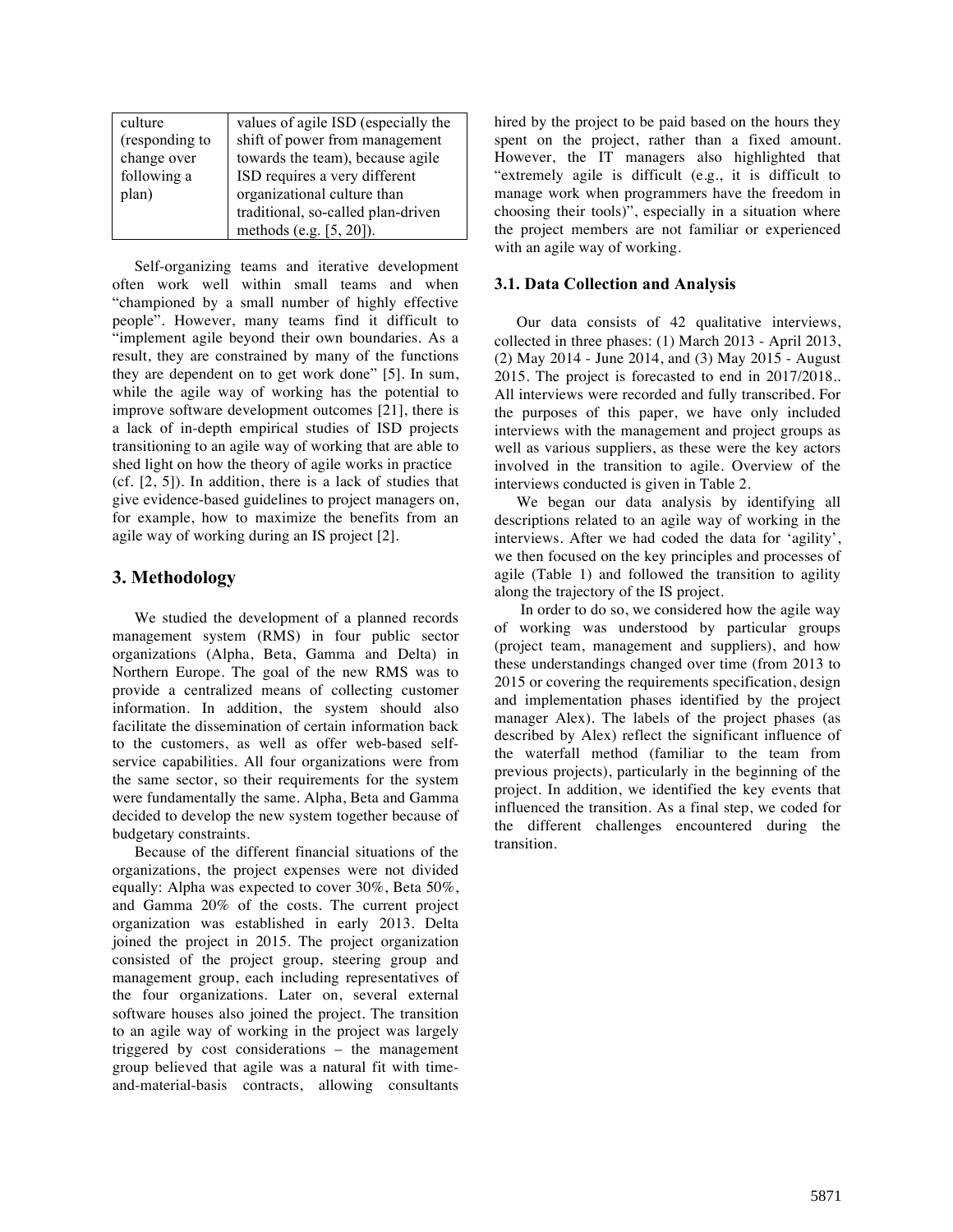|  |  | <b>Table 2. Overview of Data Collection</b> |
|--|--|---------------------------------------------|
|--|--|---------------------------------------------|

| Group                          | Role                                                                                                                                          | <b>Member</b>             | # of Interviews                            |
|--------------------------------|-----------------------------------------------------------------------------------------------------------------------------------------------|---------------------------|--------------------------------------------|
|                                | The members of the management                                                                                                                 | Lily (Beta)               | 3                                          |
| <b>MANA-</b>                   | group decide on all personnel and                                                                                                             | Kelly (Alpha)             | 1 (left the project in June 2013)          |
| <b>GEMENT</b>                  | budgeting issues. They guide the                                                                                                              | Leslie (Alpha)            | 1 (started in June 2013,                   |
| <b>GROUP</b>                   | project group and define general                                                                                                              |                           | substituting for Kelly)                    |
| (16 interviews                 | policies. It is also the duty of the                                                                                                          | Leon (Gamma)              | 3                                          |
| altogether)                    | management group to take a stand<br>on issues, which the project group is<br>not able to solve.                                               | Ewan (Alpha)              | 3 (Left the project at the end of<br>2015) |
|                                |                                                                                                                                               | Ben (Beta)                | 3                                          |
|                                |                                                                                                                                               | Sean (Gamma)              | 2 (Left the project in 2014)               |
|                                | The aim of the project group is to                                                                                                            | Alex (Alpha)              | 3                                          |
| <b>PROJECT</b>                 | find possible technical solutions for                                                                                                         | Isaac (Gamma)             | $\overline{2}$                             |
| <b>GROUP</b><br>(19 interviews | the new system and to make sure<br>that the processes are defined and                                                                         | Carol (Alpha)             | 3                                          |
| altogether)                    | done by people who know the                                                                                                                   | Jacob (Beta)              | 1 (left the project in Sept. 2013)         |
|                                | substance well. The group has                                                                                                                 | Amber (Beta)              | 2 (left the project in Sept. 2013)         |
|                                | software developers (SD) and                                                                                                                  | Nathan (Beta)             | 1                                          |
|                                | representatives of users. Alex is the<br>overall project manager. He was<br>hired externally to run the project,<br>but is now paid by Alpha. | Chloe (Alpha)             | 3                                          |
|                                |                                                                                                                                               | Nicole (Beta)             | 2 (was on longer leave in 2015)            |
|                                |                                                                                                                                               | Wendy (Beta)              | 1 (Substituting Nicole)                    |
|                                |                                                                                                                                               | Philip (Delta)            | $\overline{1}$ (Started in 2015)           |
|                                | $\overline{Omicron}$ is an agile software house                                                                                               | Robert (SD)               | 2 (Started in April- May, 2014)            |
| <b>SUPPLIERS</b>               | founded in 2005 (consists of about                                                                                                            | Tom (SD)                  | 1 (Started in 2014)                        |
| (7 interviews<br>altogether)   | 20 people). Omicron has an<br>agreement with Beta.                                                                                            |                           |                                            |
|                                | Midén develops digital business                                                                                                               | Samuel (SD)               | 1 (Started in March 2015; left in          |
|                                | solutions. The staff consists of about                                                                                                        |                           | <b>March 2016)</b>                         |
|                                | 50 people. Midén has an agreement                                                                                                             | Justin (SD,               | 1 (Started in May 2015)                    |
|                                | with Alpha.                                                                                                                                   | scrummaster)              |                                            |
|                                | Déka is a global design firm                                                                                                                  | Amanda (user              | 1 (Sept. 2014, on longer leave             |
|                                | founded in 1999. The staff consists                                                                                                           | interface                 | from June 2015)                            |
|                                | of about 150 people. Déka has an                                                                                                              | designer)                 |                                            |
|                                | agreement with Beta.                                                                                                                          |                           |                                            |
|                                | Ekatón is a software architecture                                                                                                             | Tobias (user<br>interface | 1 (Started in August 2014)                 |
|                                | company (consists of about 100<br>people). Ekatón has an agreement                                                                            | designer)                 |                                            |
|                                | with Alpha.                                                                                                                                   |                           |                                            |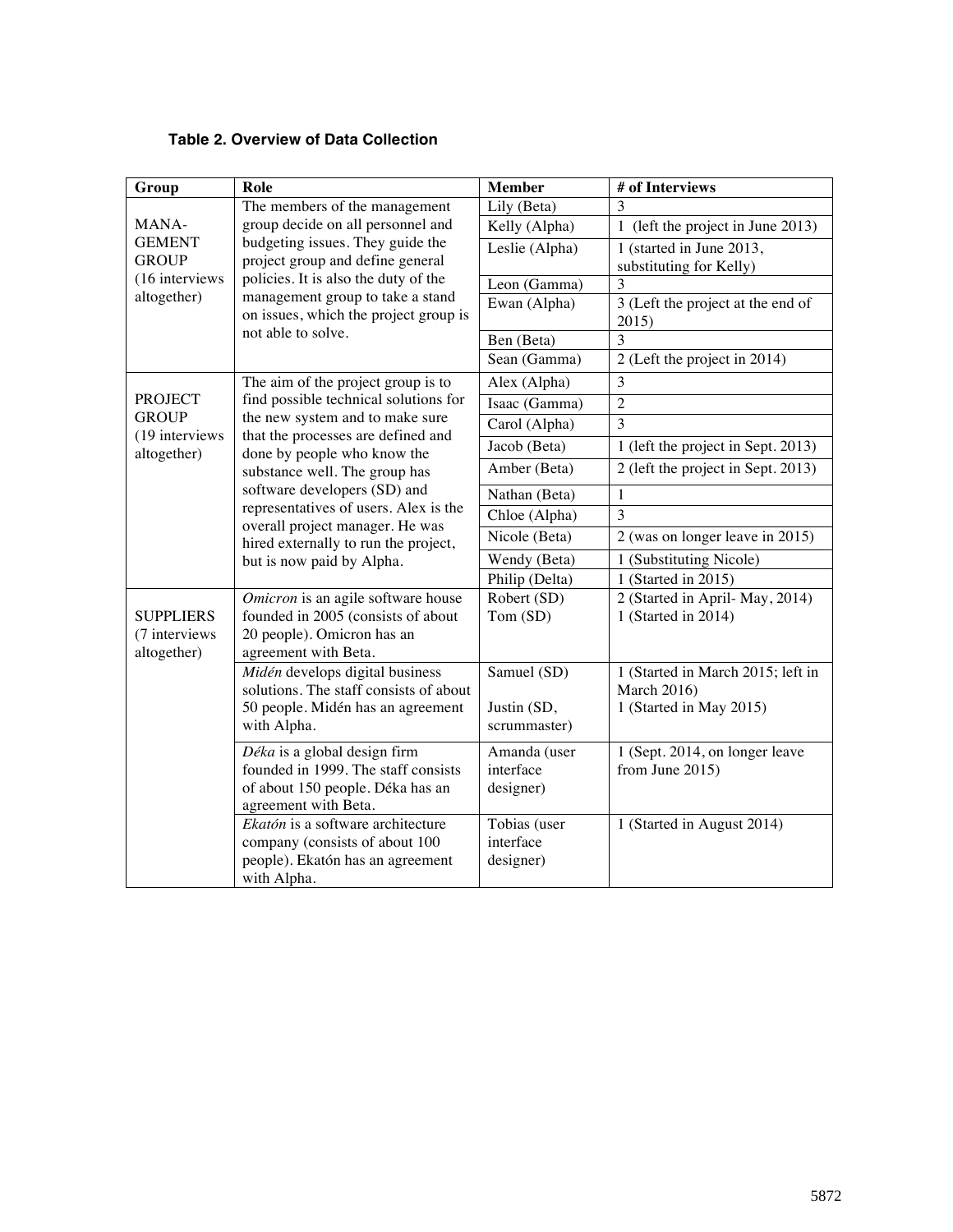## **4. Findings**

In the following we present our findings through the analysis of the key aspects of transitioning to an agile way of working: transitioning to self-organizing teams and distributed leadership; to incremental development, and to an agile organizational culture.

## **4.1. Learning How to Guide Self-Guided Teams**

Because of the lack of experience with agile methods (training only took place in 2014), the members of the project faced difficult problems right from the initiation of the project in 2013. For example, project team members expected clear and precise instructions, while the manager wanted them to self-organize: *"Nicole is the person who needs exact guidelines for work. She belongs to the 'old school', where the boss gives the exact tasks, and says that you'll do this today and these ones tomorrow…*" (Alex, project manager). Meanwhile, the management group was worried that people in the project did not only lack experience with agile, but experience with successfully completing projects at all: *"The challenge is that many people in this organization haven't done a systematic, targetoriented project work, they don't have experience. When I came here three years ago, and I of course discussed with people and asked from one person, whose title is a project manager, 'When did you finish the latest project and what kind of project was it?' And the response was that 'I haven't done the project, or s/he wasn't able to show any project that had ended, so s/he wasn't able to tell how they succeeded'.*" (Ewan, IT manager).

Even if the people in the project had a long history of working on what they saw as projects, even in managerial roles, they had been working more in a process that develops single software features at a time. Furthermore, several key decisions, such as architectural and technology choices, that would have allowed agile practices to be followed, were not fixed early enough in the project. In particular, there were radically different opinions about key technological responsibilities and choices – the IT managers (management group) and the software designers (project group) did not agree on which technology was the best one for the project, nor whose responsibility it was to make such choices.

As a result, the software designers worked on technical issues for several months, while the IT managers went ahead and commissioned a solution from Omicron (an external software house). The software designers were so insulted by this that they left the project altogether (in Sept. 2013). "*When I go to the seminars of this project group, people are talking about the agile way of working… but it is totally different to say on PowerPoint that we are working the agile way, and we trust on experts, if we are not doing so in practice* … […] *I looked at the minutes of the management group meeting, and they have drawn some architecture pictures at the meeting. I do not think that it is the duty of the management group to do them, but it is more the duty of experts. The management group should do bigger strategic alignments…*" (Amber, project group).

The transition to the design and implementation phase (from 2014 forward) was accompanied with changes in the project organization (new personnel in the project group, a new supplier). People also received training on agile methods (Scrum) to avoid further conflicts: "*When the row was over, there was training about agile methods for the other project members. […] Anyway, it convinced us that the agile way is the right way…*" (Alex, project manager). After the training, the project group and software developers of Omicron established Scrum roles as defined in the Scrum guide (product owner, development team, scrummaster). Some project members still lamented the lack of daily leadership and someone clearly telling them how to proceed: "*In one team meeting Alex said that his duty is not to take care of daily leadership … well, I could criticize that he hasn't hired a person who tells us how we should go ahead… I guess that different product owners think differently about this […] it is stated that the project is self-guided [laughing]. It's tragicomic at times. I don't feel that I'm in safe hands*" (Nicole, project group).

At the same time other project members were happy with the new way of doing things, but found it difficult to work together with people with different interpretations of agile. "*We [Alpha people], we think that the developers can decide within frames that have been given to us [project members]. So there are clear frames in an agile project as well, and there is freedom to do issues within these specific frames… but still we face situations with Beta people that they think an agile project is a project where nothing can be decided beforehand… that we can't guide them, for example if we [me and Chloe] discuss with Nicole, the discussion always ended in that user interface designers will decide specific issues and software developers decide specific issues, and product owners [like me and Chloe], we are just twiddling our thumbs beside them...*" (Carol, project member).

As the project progressed (2015), tensions between wanting to go agile and wanting to have a clearly controlled frame became increasingly discussed in the management group: "*It's important that we don't do*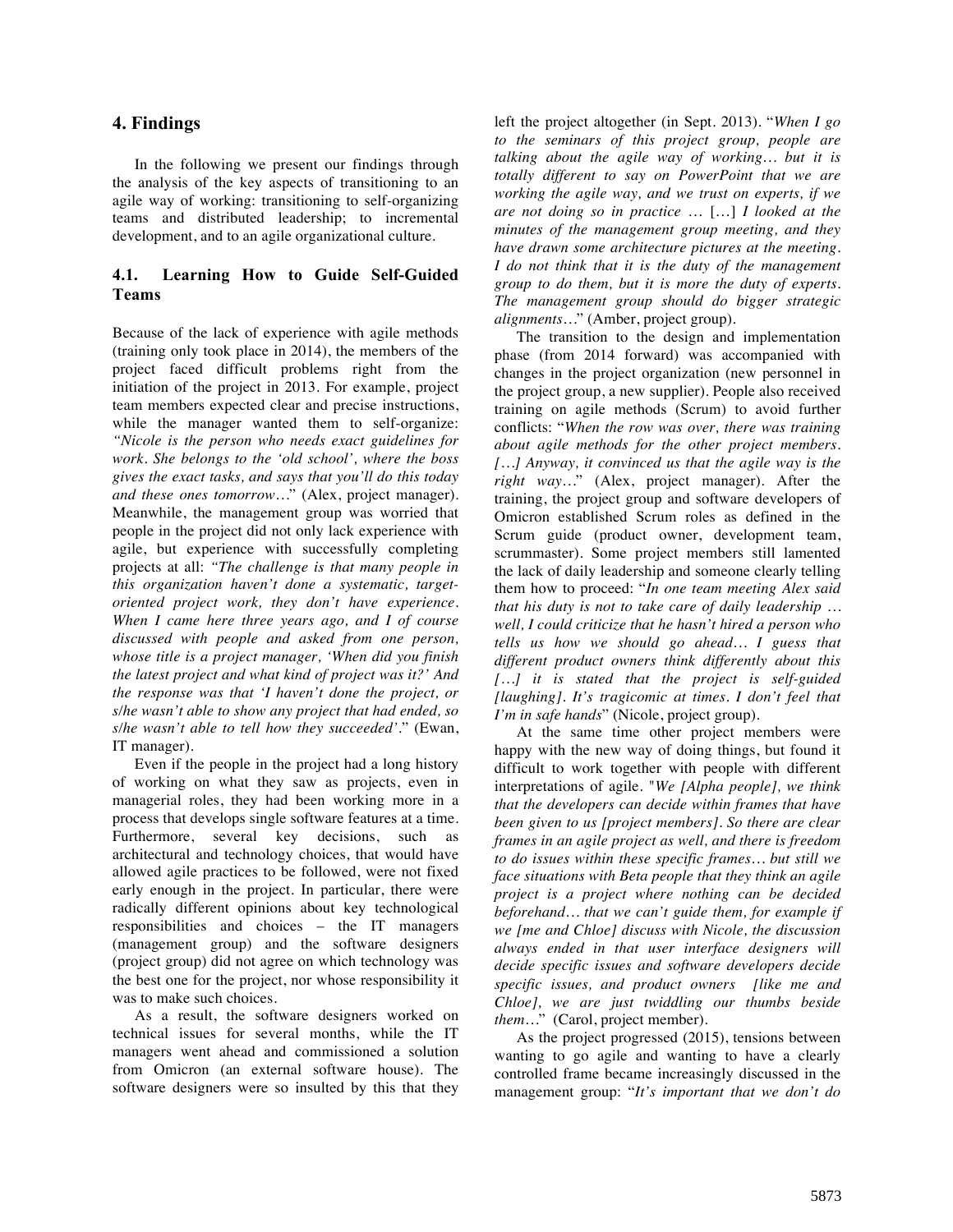*things for two months and then check if something works or not. I also think that although we are working in an agile way, we need to anyway have some scope, roadmap and goals. Some project members thought that it is like a blue-sky way, and you just start … well, there is a need to have a clear frame*" (Lily, management group). This quote again highlights the importance of scope and architecture to be in place to allow for concentration on daily and weekly tasks without individual project team members being concerned about the progress in global development.

By this point, both Alpha and Beta had hired their own external software houses (Midén and Omicron), but this unfortunately created a situation of two selforganizing teams, with the idea that they will work in parallel on different issues. The developers from Midén started in the project later and were not satisfied with the work that Omicron had done, suggesting to start over with a clean slate. Of course Omicron defended their work and the importance of continuity in the project. The standoff ended with one developer from Midén being fired from the project, however, the overall problem of parallel development (without much coordination) has yet to be resolved.

The transition to an agile way of working changed the control relationships between managers, supplier and project team members. While the project team members were controlled by two IT managers from their respective organizations [Alpha and Beta] at the beginning [2013], the transition to the "design and implementation phase" [2014] changed this situation. The scrum master from Omicron was perceived as the new controller of the project team members: "*Robert, our scrum master has taken a role of daily leader, he is bossing us and saying that you should think about this kind of issue now…*" (Nicole, Beta).

#### **4.2. Learning How to Make Small Increments**

In the beginning of the project (2013), the project management and the team lacked experience with agile methods. Thus it is not surprising that they were not following the agile principles for incremental development at all in this phase. While on paper the project was framed as agile, in practice this had yet to manifest. Given the level of conflict that had developed between the software developers and managers, the developers started to work in secret: "*I started to work on things in secret… and then when I've finished something, the project members have said that, 'Well, it's nice', and I myself thought that, 'Oh surprise, why didn't you think of it earlier'. I felt that I had to fight about everything, it's really frustrating…*" (Jacob, Beta). As already noted, two key software designers

(Amber and Jacob) left the project altogether in September 2013.

The training received in 2014 was intended to help the project not only in terms of transitioning to a new way of self-organizing and distributed leadership, but also to a new way of doing incremental development. In the training on Scrum the project team members learned about sprints, backlogs, product owners, and the like. External software developers already familiar with Scrum (and other agile frameworks) joined the project. Various processes, techniques and tools (e.g. Kanban & Jira) became increasingly employed in the project in this phase. As practical working experience with incremental development grew (2015), the daily challenges the project team faced became more nuanced. Issues, such as the misuse of sprints to make it appear that development is progressing faster than it actually is, and lack of visibility (of what other members are doing) emerged:

"*I would like to see how fast we are able to solve problems. I think that the product owners look very much at Jira [a bug and issue tracking as well as a project management software]. But it has been hard to get information for example about what my team members [software developers] are doing although we are sitting in the same room*." (Justin, scrummaster, Midén).

"*The challenge is that in Scrum there are these story points, which tell how much you have achieved in two weeks. I think that it would be more sensible to use this in a way that we would not measure how much we achieved, but as an evaluation tool of how much we are able to do in the next sprint. The idea of the sprint has turned out to be more of a negative for our project. You can 'manipulate' things in Scrum so that it looks buoyant … there is often a situation that people think that it is sensible to add as many issues as possible into one sprint, but the problem is that they will not just be done by magic…*" (Robert, scrummaster, Omicron). Philip (Delta) summarized the challenge as "cherry picking": the software developers did not necessarily use Scrum as it was originally planned for agile projects. Instead they were just using the parts of Scrum that served this specific operational environment.

#### **4.3. Hierarchy Prevails: Difficulties of Cultural Change**

From the beginning of the project, the management group was aware that despite the desire to follow an agile way of working, the project would face challenges stemming from public procurement regulations. The procurement law and the EU directive dictate that in public procurement tendering documents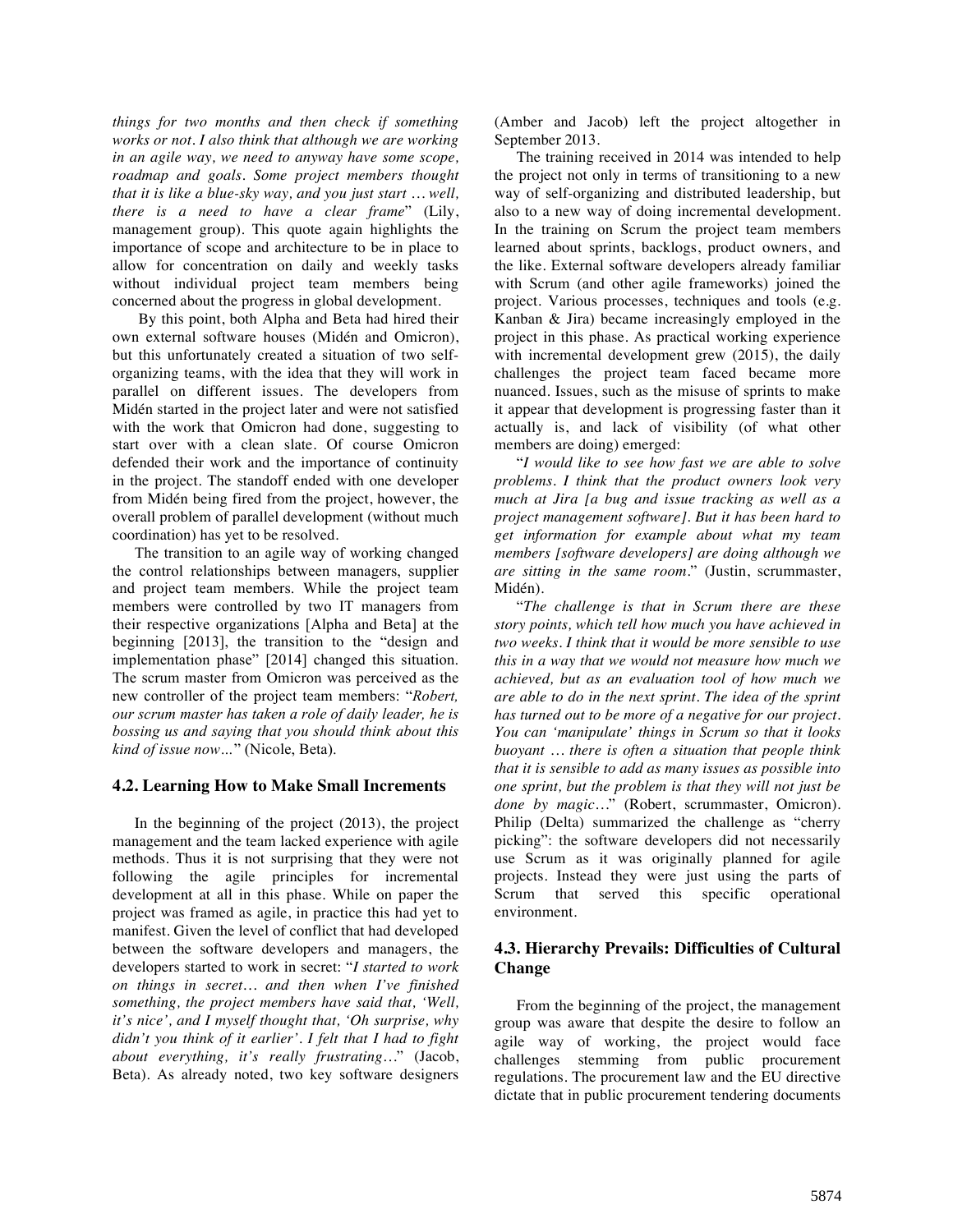must fully specify the artefact to be procured, yet this is seldom (if ever) true for tailored IT solutions, especially when agile methodologies are used to find the best solution for the customer. In addition to external constraints, the project was set up in a highly hierarchical fashion (management, steering and project groups), creating the expectation among the project group that they will be led by the project manager (Alex) and the management group. Yet, for some project team members the experienced leadership style was neither clearly directive nor facilitative of selfmanagement: "*It was one of the big reasons that I wanted to leave the project, because the style of leadership of Alex was so odd… he is not leading the team but rather serving the management group, and the communication, he doesn't say 'That we could do so or what do you think', but he says that 'The management group says that we need to do it this way…', and then when we criticized some issue like 'What? Why this way?...', he says that, 'Well, I don't know, but the management group said so…*' "(Amber, project group). Furthermore, while the project organization brought together people from different organizations, it failed to create a feeling and culture of a new collective. Project team members from Alpha and Beta kept to themselves, and communicated with the management group via managers from their home organizations. Tensions along the organizational lines were exacerbated when the first external software house was hired, but with a contract only with Beta. This was obviously not very good for communication and Scrum practices in general.

As the project progressed (2014), such tensions continued, leading to a lack of transparency in communication and the suspicion of hidden agendas: "*We don't have our own staff, but we have people from three different organizations, who try to work together. And because all plans are not transparent, the consequences are that the content of planning is sometimes poorly seen… so it leads to the feeling that people have hidden agendas… and the most probable reason is that there has not been time for it [to talk about issues], or it just hasn't come to mind that people should know about these things* …" (Alex, project manager). Several more software houses joined the project at this stage; each of them having an agreement with a specific user organization, rather than the project. By 2015, it was increasingly clear to all working on the project that agile principles were challenging to implement when the operational environment (user- and project organization) was not facilitative of working in the agile way. There was and still is a continued tension between 'conservative' user organizations and the 'agile' project: "*Our own organization is very conservative and slow, and we* 

*always have to have very clear plans. When people in our organization are asking about this project, I have to say that I don't know what is going to be ready next spring, what is working and how – it is very difficult…*" (Wendy, Beta). This quote highlights the issue of "definition of done" in agile projects: how to know when the release is ready? We will consider the implications of our findings, and future research avenues next.

#### **5. Discussion**

The aim of this study was to explore how ISD teams transition to an agile way of working. We described the main events of a large project, where agile methods and practices were applied for the first time. The organizations participating in the project had a ong tradition in waterfall style projects, and many of those past projects had had severe challenges. Thus, these organizations were lured by 'agility' because of the promise of better results [21] that, for example, self-organizing teams, distributed leadership, self-organizing teams, distributed leadership, incremental development, and the assumed 'better' contracts with suppliers would deliver.

However, an agile way of working has in this case also turned out to be the Achilles' heel of the project instead of a silver bullet. We claim that the diverse interpretations of what agility means (cf. [5]), and the lack of strong vision led to an unstructured approach [3]. We have summarized the key milestones and events in this project's transition to an agile way of working in Appendix 1 (Please find it at the end of this document). The findings reveal insights with regard to the key managerial and organizational challenges in the transition. Table 3 summarizes the issues that we identified in this project, but that we believe to be far more common than one would expect, especially when adopting an agile way of working. In the following we look at the key challenges that we claim to be nearly all cultural and managerial in nature (rather than, for example, technical or specific to the domain of public sector).

#### **Table 3. Challenges in transitioning to agile development**

| <b>Issue type</b> | <b>Issue</b>                       |  |
|-------------------|------------------------------------|--|
| Learning          | Agile practices were misunderstood |  |
|                   | and misused                        |  |
| Managerial        | Self-organized teams were not able |  |
|                   | to proceed with consensus          |  |
| Managerial/       | More leadership and guidance was   |  |
| Cultural          | expected by the developers         |  |
| Cultural          | organizational<br>Hierarchical     |  |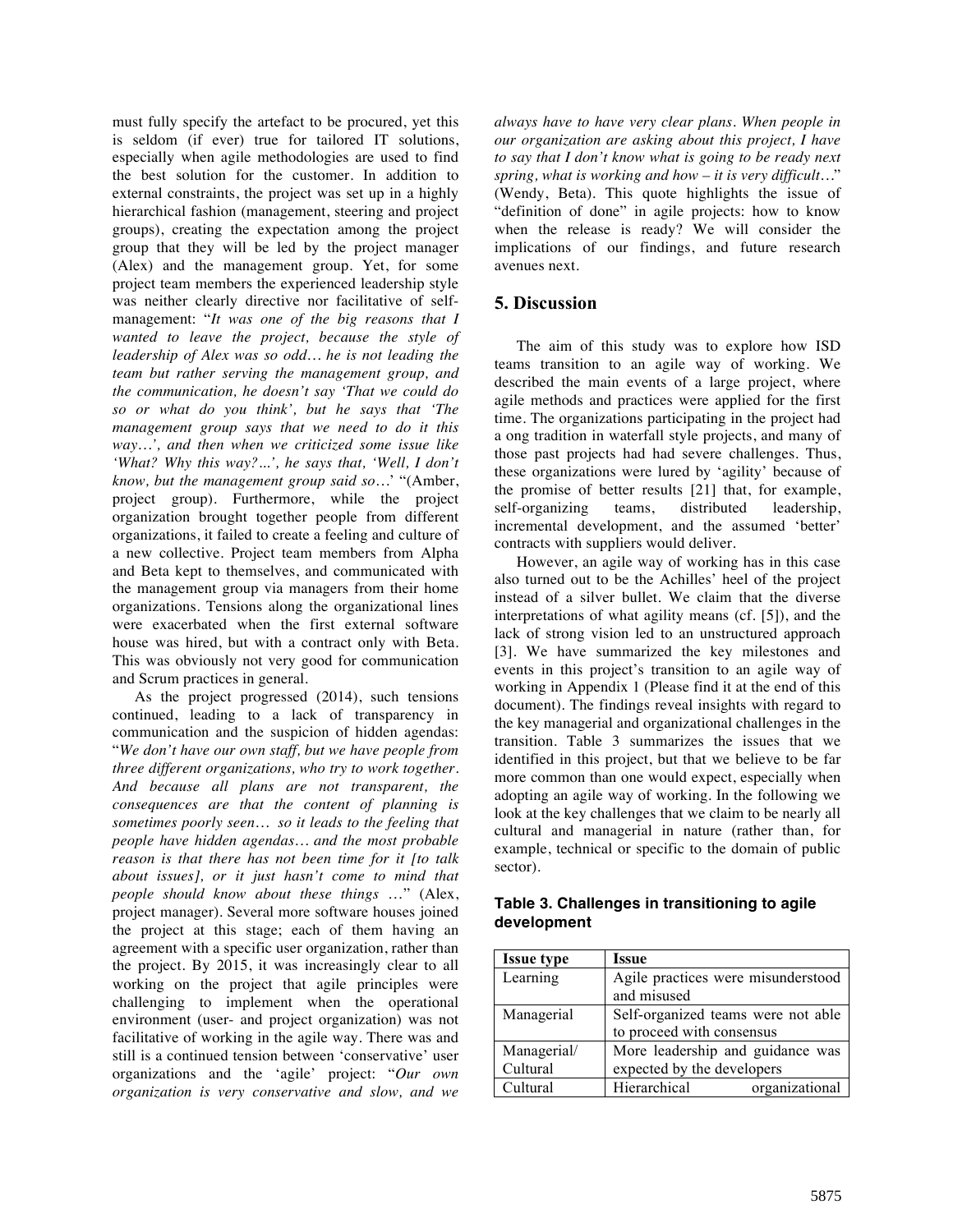|              | structure was not suitable for agile  |  |
|--------------|---------------------------------------|--|
| Managerial   | Conflicts were avoided by working     |  |
|              | in secret                             |  |
| Managerial/  | Old<br>organizational borders         |  |
| Cultural     | prevailed after adoption of agile     |  |
| Managerial/  | Agreements were made between          |  |
| Legal        | individual partners - overall project |  |
|              | objectives were not clear             |  |
| Legal/Domain | Procurement laws were not suitable    |  |
| -specific    | for agile                             |  |

To most project members, this was the first agile project in their work history. The lack of experience with 'agility' was an obvious problem and challenge for the transition. Supporters of agile frameworks highlight that changes and learning must take place throughout the project (cf. [10, 22]). Our study suggests that such learning does not happen through training alone. While adopting iterative and incremental development processes and principles was the least problematic aspect of this transition, the surrounding elements of team-work, leadership and culture were much more challenging to address.

This was made worse by the organizational issues: there were three organizations working separately and with very little common training in the new way of working. This led to poor communication and repeated failures in coordinating work. There were severe managerial challenges already at the beginning; the choices made by the management group did not resonate with the ideas of project members working in the project and their different backgrounds. In addition to this, the IT managers did not support the more group intensive approach, as they wanted to control, for example, technological choices. The management group and software developers, thus, had very different conceptions about what self-organizing teams and distributed leadership meant in practice. Some people on the project level made assumptions that agile means anything goes, whereas the management group still needs status reports, even within sprints. At the same time, for some project group members the idea of 'selfguided' work was an uncomfortable experience.

Open communication and meetings that discuss current issues are important for, on the one hand, knowing the status on any working issues and, on the other hand, for building trust among the team members. Building trust is essential for creating a common understanding among the project members on how things are progressing and confidence in that others are working in the same pace and with the same goals in mind. This idea was violated seriously in this case with secret sub-projects and parallel developments that were not coordinated in any way.

This lack of coordination was made worse by two further managerial issues: first, individual partners procured work from different external software houses (without coordination); and, second, lack of clear central project objectives and architecture, within which self-organizing teams could thrive. These two issues, together with lack of clear leadership, can be seen as the main causes of the seemingly chaotic work and unsatisfactory outcomes that we have observed here. Our impression is that these managerial issues are especially challenging in large-scale agile adoption. Many simultaneous autonomous teams require skilled coordination and cross-cutting concerns (such as architecture) require careful governance, which may be seen as "non-agile".

## **6. Conclusions**

As is evident from our findings, most of the challenges seem to stem from an organizational conflict between the assumptions made and beliefs held by the management and the developers. This is in no way made easier by outsourcing to several partners. We believe that these kinds of challenges are quite typical for modern software development. In addition to external constraints, the project itself was set up in a highly hierarchical fashion (management, steering and project groups). One challenge stemming from the hierarchical organization was the fact that negotiations of contracts took a long time and software houses joined the project gradually, each time creating the need to re-organize teams and tasks. In sum, our data suggests that large, complex agile projects need (1) very clear high-level objectives, and (2) architecture and management controls derived from those. A challenge for management is to be able to communicate high-level objectives and overall architecture, while preserving the autonomy of the teams and individual team members. Further research is needed to better understand how the transition to an agile way of working changes the dynamics of control and power relations, and the kinds of consequences this has (cf. [22]).

## **References**

- 1 Fitzgerald, B., Hartnett, G., and Conboy, K.: 'Customising agile methods to software practices at Intel Shannon', European Journal of Information Systems, 2006, 15, (2), pp. 200-213
- 2 Maruping, L.M., Venkatesh, V., and Agarwal, R.: 'A control theory perspective on agile methodology use and changing user requirements', Information Systems Research, 2009, 20, (3), pp. 377-399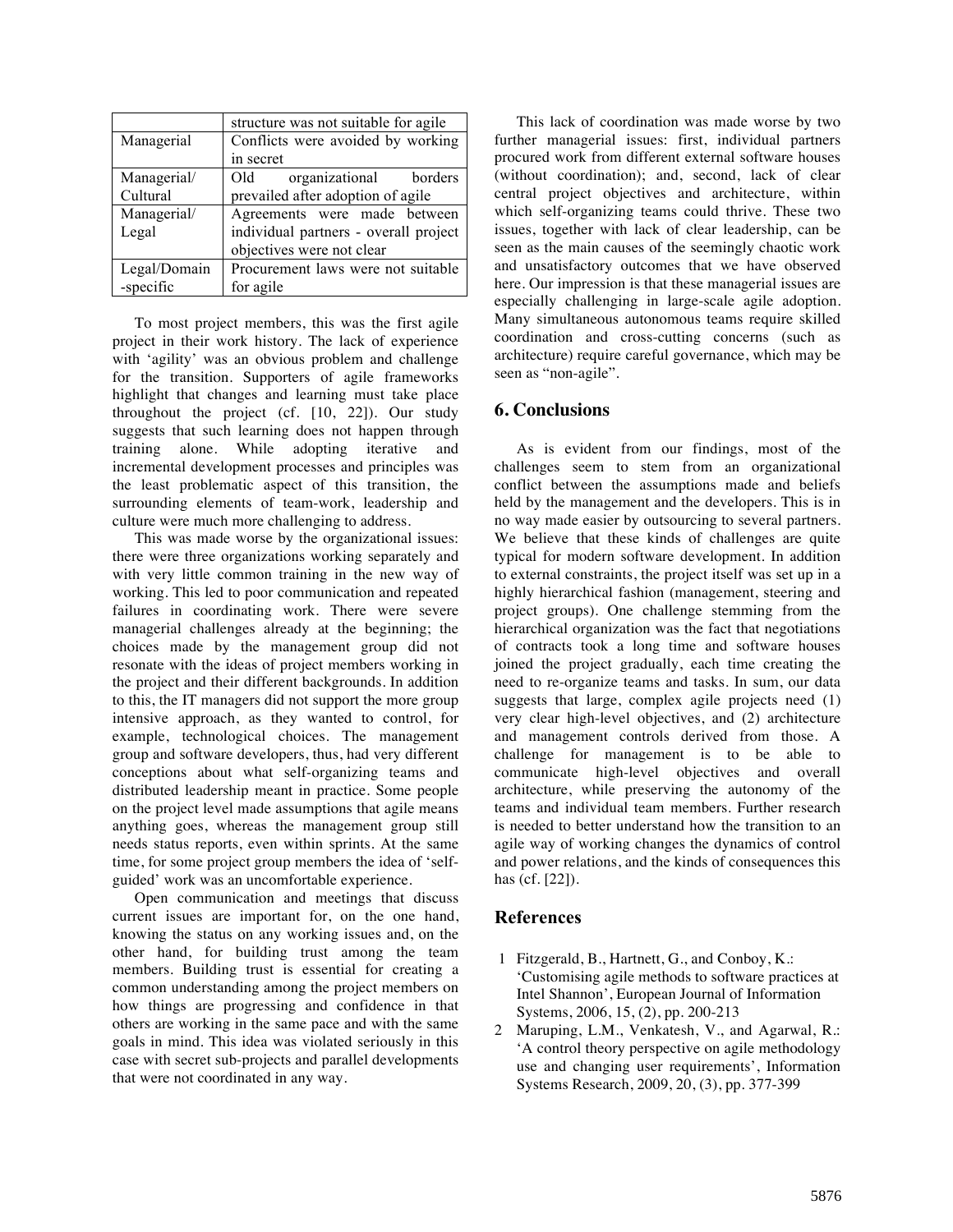- 3 Robinson, H., and Sharp, H.: 'The characteristics of XP teams': 'Extreme programming and agile processes in software engineering' (Springer, 2004), pp. 139-147
- 4 Zheng, Y., Venters, W., and Cornford, T.: 'Collective agility, paradox and organizational improvisation: the development of a particle physics grid', Information Systems Journal, 2011, 21, (4), pp. 303-333
- 5 Abrahamsson, P., Conboy, K., and Wang, X.: '"Lots done, more to do": the current state of agile systems development research', 2009
- 6 Wells, H., Dalcher, D., and Smyth, H.: 'The adoption of agile management practices in a traditional project environment: An IT/IS Case Study', in: 'Book The adoption of agile management practices in a traditional project environment: An IT/IS Case Study' (IEEE, 2015, edn.), pp. 4446-4453
- 7 Beck, K., Beedle, M., Van Bennekum, A., Cockburn, A., Cunningham, W., Fowler, M., Grenning, J., Highsmith, J., Hunt, A., and Jeffries, R.: 'Manifesto for agile software development', 2001
- 8 Holmström, H., Fitzgerald, B., Ågerfalk, P.J., and Conchúir, E.Ó.: 'Agile practices reduce distance in global software development', Information Systems Management, 2006, 23, (3), pp. 7-18
- 9 Sarker, S., and Sarker, S.: 'Exploring agility in distributed information systems development teams: an interpretive study in an offshoring context', Information Systems Research, 2009, 20, (3), pp. 440-461
- 10 Lyytinen, K., and Rose, G.M.: 'Information system development agility as organizational learning', European Journal of Information Systems, 2006, 15, (2), pp. 183-199
- 11 Highsmith, J.A.: 'Agile software development ecosystems' (Addison-Wesley Professional, 2002. 2002)
- 12 Anderson, D.J.: 'Kanban' (Blue Hole Press, 2010. 2010)
- 13 Börjesson, A., Martinsson, F., and Timmerås, M.: 'Agile improvement practices in software organizations', European Journal of Information Systems, 2006, 15, (2), pp. 169-182
- 14 Dybå, T., and Dingsøyr, T.: 'Empirical studies of agile software development: A systematic review', Information and software technology, 2008, 50, (9), pp. 833-859
- 15 Cao, L., Mohan, K., Ramesh, B., and Sarkar, S.: 'Adapting funding processes for agile IT projects: an empirical investigation', European Journal of Information Systems, 2013, 22, (2), pp. 191-205
- 16 Cao, L., Mohan, K., Xu, P., and Ramesh, B.: 'A framework for adapting agile development methodologies', European Journal of Information Systems, 2009, 18, (4), pp. 332-343
- 17 Vidgen, R., and Wang, X.: 'Coevolving systems and the organization of agile software development', Information Systems Research, 2009, 20, (3), pp. 355-376
- 18 McAvoy, J., and Butler, T.: 'The role of project management in ineffective decision making within Agile software development projects', European Journal of Information Systems, 2009, 18, (4), pp. 372-383
- 19 Moe, N.B., Dingsyr, T., and Kvangardsnes, O.: 'Understanding shared leadership in agile development: A case study', in: 'Book Understanding shared leadership in agile development: A case study' (IEEE, 2009, edn.), pp. 1-10
- 20 Hummel, M., and Epp, A.: 'Success Factors of Agile Information Systems Development: A Qualitative Study', in: 'Book Success Factors of Agile Information Systems Development: A Qualitative Study' (IEEE, 2015, edn.), pp. 5045- 5054
- 21 Hastie, S., and Wojewoda, S.: 'Standish Group 2015 Chaos Report-Q&A with Jennifer Lynch', Retrieved, 2015, 1, (15), pp. 2016
- 22 Mahadevan, L., Kettinger, W.J., and Meservy, T.O.: 'Running on Hybrid: Control Changes when Introducing an Agile Methodology in a Traditional "Waterfall" System Development Environment', Communications of the Association for Information Systems, 2015, 36, (1), pp. 5